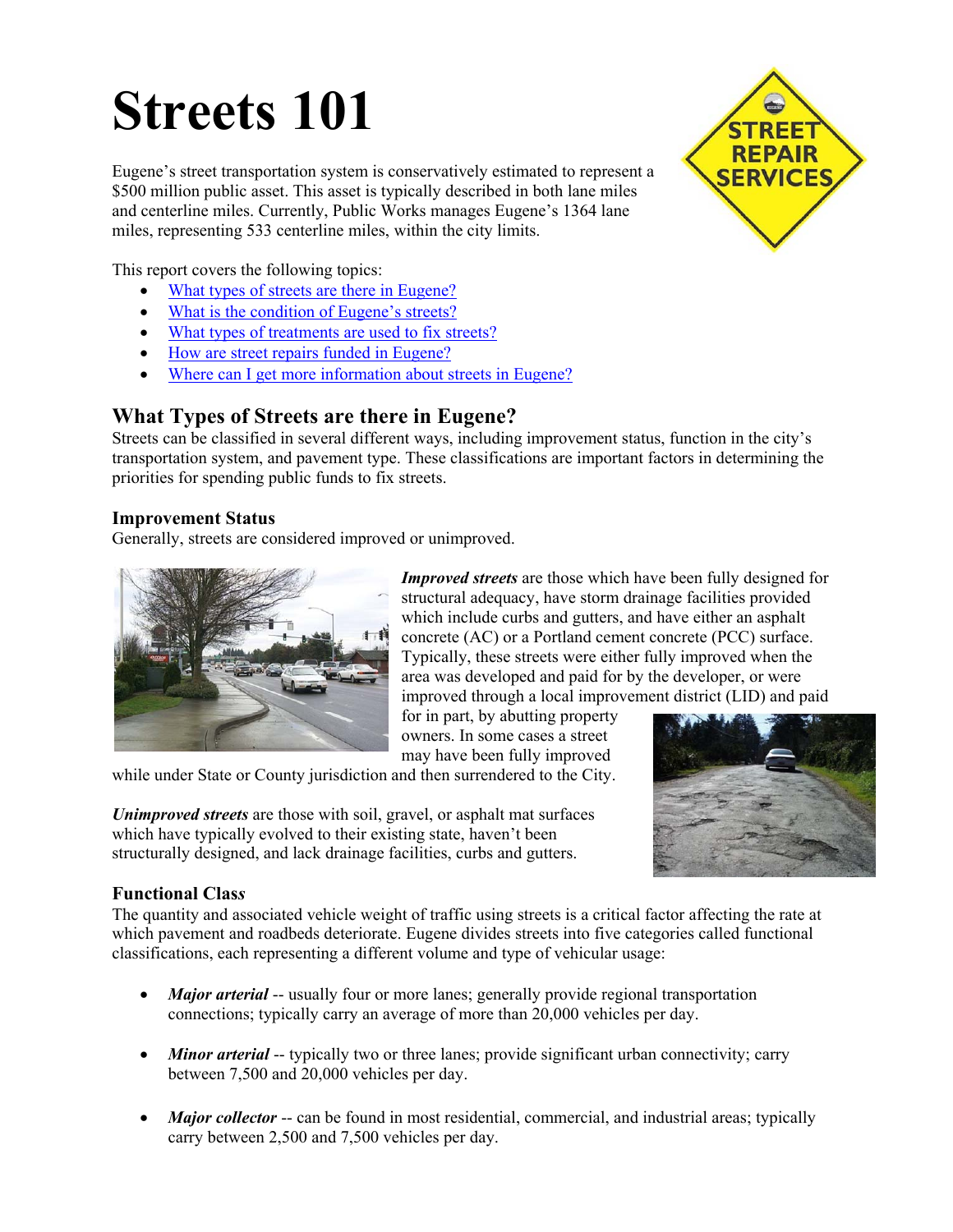- *Neighborhood collectors* -- found only in residential neighborhoods and provide a high degree of access to individual properties in a neighborhood; typically carry between 1,500 and 2,500 vehicles per day.
- *Local streets* -- provide access to individual properties along the roadway; narrow, slow-speed, and low-volume service facilities; typically carry fewer than 1,500 vehicles per day.

#### **Pavement Type**

Improved streets typically are paved with asphalt, asphalt over concrete, or concrete. Unimproved streets may be paved with asphalt, bituminous surfacing, concrete, gravel, or dirt.

The following chart\* categorizes Eugene's improved and unimproved street system in centerline miles and 12-foot lane miles by pavement type and by functional class.

| <b>IMPROVED</b><br><b>NRILSXS</b> |        | Asphalt                         |       | Asphalt over<br>Concrete<br>Concrete |       |                                 |  | Total |        |                                 |  |
|-----------------------------------|--------|---------------------------------|-------|--------------------------------------|-------|---------------------------------|--|-------|--------|---------------------------------|--|
|                                   | Miles  | Lane<br>Miles<br>$\overline{2}$ | Miles | Lane<br>Miles<br>$\overline{2}$      | Miles | Lane<br>Miles<br>$\bar{\omega}$ |  |       | Miles  | Lane<br>Miles<br>$\bar{\Sigma}$ |  |
| Major<br>Arterial                 | 13.12  | 59.12                           | 0.03  | 0.16                                 | 1.38  | 2.84                            |  |       | 14.53  | 62.12                           |  |
| Minor<br>Arterial                 | 60.51  | 203.74                          | 2.23  | 7.38                                 | 3.73  | 11.81                           |  |       | 66.47  | 222.93                          |  |
| Major<br>Collector                | 30.18  | 92.72                           | 1.16  | 3.17                                 | 2.88  | 7.91                            |  |       | 34.22  | 103.8                           |  |
| N'hood<br>Collector               | 23.64  | 61.34                           | 0.44  | 1.19                                 | 1.58  | 4.35                            |  |       | 25.66  | 66.88                           |  |
| Local                             | 302.6  | 740                             | 2.42  | 5.84                                 | 6.19  | 54.91                           |  |       | 326.61 | 801.1                           |  |
| <b>Total</b>                      | 430.05 | 1156.92                         | 6.28  | 18.09                                | 31.16 | 81.82                           |  |       | 467.49 | 1256.83                         |  |

|                                     |       | Asphalt           |       | <b>Bituminous</b><br>Surface              |       | Concrete          | Gravel |                   |       | Undevel           |       | Total                      |  |  |
|-------------------------------------|-------|-------------------|-------|-------------------------------------------|-------|-------------------|--------|-------------------|-------|-------------------|-------|----------------------------|--|--|
| <b>UNIMPROVED</b><br><b>NALISTS</b> | Miles | 12' Lane<br>Miles | Miles | ane<br>Miles<br>⊢<br>$\tilde{\mathbf{C}}$ | Miles | 12' Lane<br>Miles | Miles  | 12' Lane<br>Miles | Miles | 12' Lane<br>Miles | Miles | $12^{\circ}$ Lane<br>Miles |  |  |
| Major<br>Arterial                   | 0.00  | 0.00              | 0.00  | 0.00                                      | 0.00  | 0.00              | 0.00   | 0.00              | 0.00  | 0.00              | 0.00  | 0.00                       |  |  |
| Minor<br>Arterial                   | 1.01  | 1.96              | 0.00  | 0.00                                      | 0.00  | 0.00              | 0.00   | 0.00              | 0.00  | 0.00              | 1.01  | 1.96                       |  |  |
| Major<br>Collector                  | 2.74  | 6.29              | 0.00  | 0.00                                      | 0.00  | 0.00              | 0.00   | 0.00              | 0.00  | 0.00              | 2.74  | 6.29                       |  |  |
| N'hood<br>Collector                 | 4.13  | 8.31              | 0.23  | 0.35                                      | 0.00  | 0.00              | 0.00   | 0.00              | 0.00  | 0.00              | 4.36  | 8.66                       |  |  |
| Local                               | 34.52 | 57.5              | 9.14  | 14.15                                     | 0.08  | 0.08              | 9.06   | 13.41             | 4.46  | 4.96              | 57.26 | 90.1                       |  |  |
| <b>Total</b>                        | 42.4  | 74.06             | 9.37  | 14.5                                      | 0.08  | 0.08              | 9.06   | 13.41             | 4.46  | 4.96              | 65.37 | 107.01                     |  |  |

*\*from 2012 Pavement Management Report*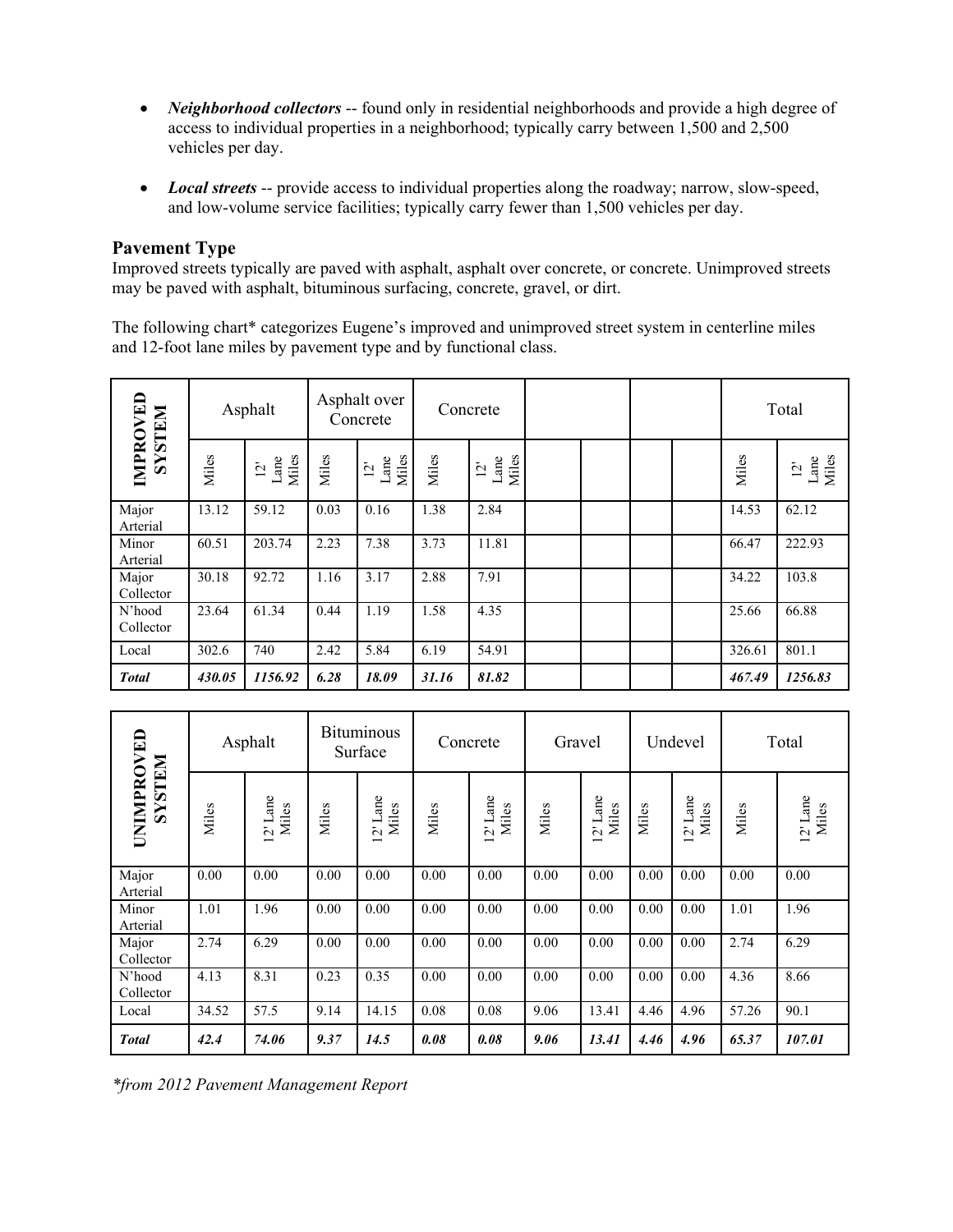## <span id="page-2-0"></span>**What is the Condition of Eugene's Streets?**

Street data is collected manually by trained staff through detailed inspections. Condition inspections are performed annually on arterials and collectors and on a three-year rotating schedule for residential streets.



An overall condition index (OCI) score generated through the inspections provides the data used to determine the appropriate level of treatment and the financial implication of various response strategies. Additional benefits of the pavement management system include a street inventory and condition trends, which are possible due to the compilation of 24 years of street condition information.

Some of the factors considered when establishing the OCI for a particular section of street include type and extent of cracking, brittleness of the asphalt surface (indicated by raveling), rutting, signs of flooding, and condition of the underlying road bed (this latter information typically comes from advanced testing procedures such as core sampling or deflection testing).



|              | <b>Pavement Inspectors</b>                                                                                              |                                                               |                                                            | <b>City of Eugene --- Public Works Maintence</b>        |                |                                                                              |     |                                    |                                                                  |                                            |                     |                                     |                      |                                             |                                   |                     |                                                                                |           |       |                                      |                                      | <b>ACP &amp; BST Route Form</b>                            |
|--------------|-------------------------------------------------------------------------------------------------------------------------|---------------------------------------------------------------|------------------------------------------------------------|---------------------------------------------------------|----------------|------------------------------------------------------------------------------|-----|------------------------------------|------------------------------------------------------------------|--------------------------------------------|---------------------|-------------------------------------|----------------------|---------------------------------------------|-----------------------------------|---------------------|--------------------------------------------------------------------------------|-----------|-------|--------------------------------------|--------------------------------------|------------------------------------------------------------|
| Rutting      | 1= 1/4" to 1/2" in depth 1= 1-25% of area<br>2= 1/2" to 3/4" in depth 2= 26% to 75%<br>$3 = 3$ %" in depth<br>$3 = 76%$ | Corrugation<br>$2 = 25 - 49%$<br>$3 = 50 - 74%$<br>$4 = 275%$ | Alligatoring Raveling/Flu<br>1= 1-24% of area 1= localized | Raveling/Flushing<br>$2$ = wheel path<br>3= entire lane |                | Longitude Cracking<br>$1 = 1 - 99'$ /station<br>$2 = 100 - 199$<br>$3 = 200$ |     |                                    | Xverse Cracking<br>$1 = 1 - 4$ /station<br>$2 = 5.9$<br>$3 = 59$ |                                            | Patches<br>$3 = 25$ | $1 = 1.5%$ of area<br>$2 = 6 - 25%$ |                      | Crack Seal<br>$2 = 200 - 300$<br>$3 = 300'$ |                                   | 1= 100-200'/station |                                                                                | Page<br>Ē |       | Rout<br>No.<br>Date                  |                                      |                                                            |
| Prev.<br>OCI | Street                                                                                                                  | From                                                          | To                                                         | Length                                                  | Drain<br>LT/RT | Other                                                                        | Rut | Comugation<br>Roots<br>$2^{\circ}$ | Value plus * = Text<br><2" TO 4" >4"                             | Alligator<br>Value plus *=<br>$<$ 10% area |                     |                                     | Raveling<br>Flushing |                                             | Value plus *=<br>$<$ 10' per 100' | Long Cracking       | Transverse<br>Cracking<br>HL SPL PUM SLT MOD SEV <4 24 SPL <4 24 SPL <4 3PL <4 |           | Patch | Utility<br>Cut<br>Crack<br>$\bar{0}$ | GB<br>Crack<br>Seal<br>$\Omega$<br>p | Crack<br>Seal<br>$0 = no$<br>$1.2.3 = yes$<br>$4 =$ failed |
| 98           | <b>ALDERBROOK</b>                                                                                                       | <b>WS ARROWHEAD</b>                                           | <b>ES MERRYVALE</b>                                        |                                                         | 4513535        |                                                                              |     |                                    |                                                                  |                                            |                     |                                     |                      |                                             |                                   |                     |                                                                                |           |       |                                      |                                      |                                                            |
| 98           | <b>ALEXANDRA</b>                                                                                                        | 126 EAST OF DAHLIA                                            | 190' WEST OF                                               |                                                         | 3163535        |                                                                              |     |                                    |                                                                  |                                            |                     |                                     |                      |                                             |                                   |                     |                                                                                |           |       |                                      |                                      |                                                            |
| 100          | <b>ALTURA</b>                                                                                                           | <b>ISS STONEHAVEN</b>                                         | 160' N OF<br>ADVELTEAD                                     |                                                         | 1313535        |                                                                              |     |                                    |                                                                  |                                            |                     |                                     |                      |                                             |                                   |                     |                                                                                |           |       |                                      |                                      |                                                            |
|              | 100 ALTURA                                                                                                              | <b>SS WILLOW SPRING ISS WATERSTONE</b>                        |                                                            |                                                         | 220 35 35      |                                                                              |     |                                    |                                                                  |                                            |                     |                                     |                      |                                             |                                   |                     |                                                                                |           |       |                                      |                                      |                                                            |
| 96           | <b>ALTURA</b>                                                                                                           | <b>MS ALTURA</b>                                              | <b>WEST END (CDS)</b>                                      |                                                         | 1223535        |                                                                              |     |                                    |                                                                  |                                            |                     |                                     |                      |                                             |                                   |                     |                                                                                |           |       |                                      |                                      |                                                            |
|              | 100 ALTURA                                                                                                              | <b>SS WATERSTONE</b>                                          | <b>55 STONEHAVEN</b>                                       |                                                         | 2023535        |                                                                              |     |                                    |                                                                  |                                            |                     |                                     |                      |                                             |                                   |                     |                                                                                |           |       |                                      |                                      |                                                            |
| 100          | <b>ALTURA</b>                                                                                                           | 160' N OF<br><b>ADVERAGAN</b>                                 | 108' N OF<br><b>CARTUARE</b>                               |                                                         | 350 3535       |                                                                              |     |                                    |                                                                  |                                            |                     |                                     |                      |                                             |                                   |                     |                                                                                |           |       |                                      |                                      |                                                            |
| 96           | <b>ALTURA</b>                                                                                                           | 127'S OF KINGSBURYSS CHIMNEY ROCK                             |                                                            |                                                         | 8603535        |                                                                              |     |                                    |                                                                  |                                            |                     |                                     |                      |                                             |                                   |                     |                                                                                |           |       |                                      |                                      |                                                            |

While the OCI rating of streets is an important factor in determining the repair needs for a street, other contextual factors such as the functional class and whether a street is improved or unimproved also must be considered. For example, an unimproved local street may have a very low OCI but may not be a priority for repairs because of low traffic volumes and the likelihood that surface repairs will quickly deteriorate due to underlying problems in the road bed. Conversely, a major or minor arterial with a moderate OCI may be a high priority for repairs because of high levels of traffic and significant disruption to the traveling public if deterioration is allowed to continue to a point where treatments such as reconstruction are required.

## **What Types of Treatments are Used to Fix Streets?**

A variety of treatments are used to repair city streets. The following is a listing of treatments used in Eugene, generally arranged in order of simplest to most complex:



*Pothole patching –* Public Works crews fill individual potholes, generally giving highest priority to potholes judged to be hazardous (3 inches or deeper).



*Crack sealing* -- Hot tar or asphalt is injected into

cracks and paving seams. Public Works Maintenance crews used 35 tons of crack sealant in 2009.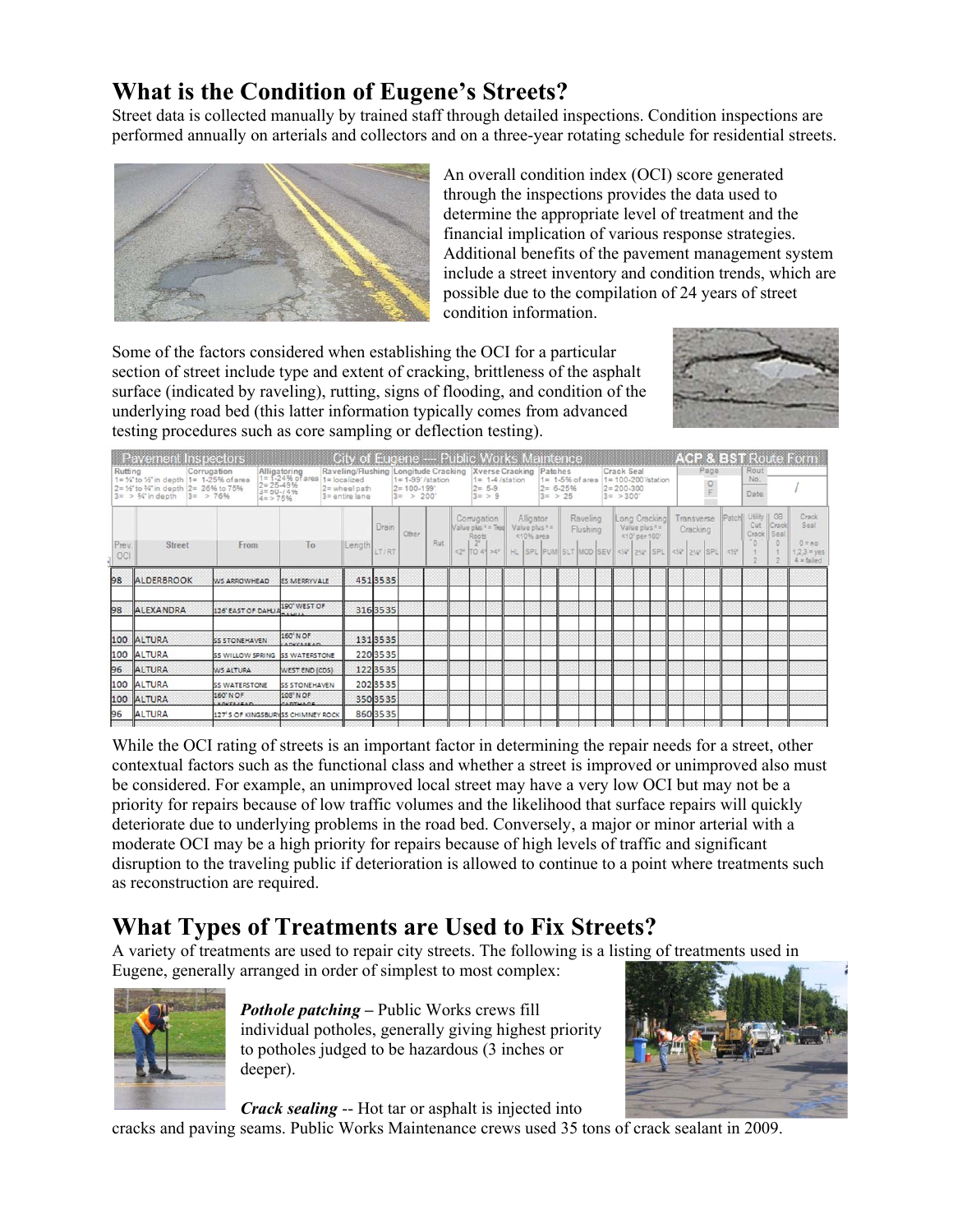<span id="page-3-0"></span>*Slurry seal* -- A thin (usually 1/2 inch or less) coat of liquid asphalt with a fine aggregate additive such as sand is applied to the street surface to fill surface voids. This treatment is most effective on low-volume (local), asphalt-paved streets. Typically this work is contracted out.



*Chip seal* -- This technique uses an asphalt emulsion (liquid oil) into which rock chips are rolled to restore the driving course. This surfacing treatment is not common in the city of Eugene but was used on Riverview Street in east Eugene, using a contracted Lane County road crew.



*Concrete panel replacement –* Failing panels of concrete roadway are removed, and new concrete panels are formed. This work typically is performed by Public Works Maintenance surface operations crews, usually during cooler and wetter weather that is not conducive to asphalt paving.

*Full-depth reclamation –* This is a technique, used in 2009 on Riverview

Street and Cross Street, in which the road is reconstructed in-place, resulting in a very strong base treated with Portland cement, which is then topped with either a chip seal or a wearing surface of asphalt concrete or concrete. This technique is used to make major repairs on unimproved streets.



*"Whitetopping"* – Existing asphalt is overlaid with a thin section of concrete pavement, providing a durable surface for turning trucks and other heavy loads more quickly and at a lower cost than constructing full-depth concrete roadways.



*Overlay/Inlay* – The top layer of deteriorated asphalt paving is removed, and a new surface layer of asphalt or asphaltic concrete is constructed. This process, often called rehabilitation, may be a thin layer of material (usually 1 to 2 in inches thick and limited to travel lanes) or it may be a "full overlay" which typically is thicker in depth and usually runs from curb to curb in width. Thin overlays (often called maintenance overlays) are done either by Public Works Maintenance crews or by a hired contractor. Full overlays are almost always done under contract.

*Reconstruction* – When improved streets have failed structurally, extensive street repairs are required. This typically involves the excavation of the existing street to the road bed and rebuilding the road bed and surface layers of the street. Reconstruction generally is at least four to five times more costly per lineal foot than rehabilitation and requires the equipment and construction expertise of private contractors.

## **How are Street Repairs Funded in Eugene?**

There are four primary sources of funding used to fix streets in Eugene:

 *Voter-approved bond measures* –Eugene voters in 2008 approved a \$35.9 million bond measure to fix streets, and a subsequent \$43 million measure to

continue road repairs was approved by local voters in November 2012.



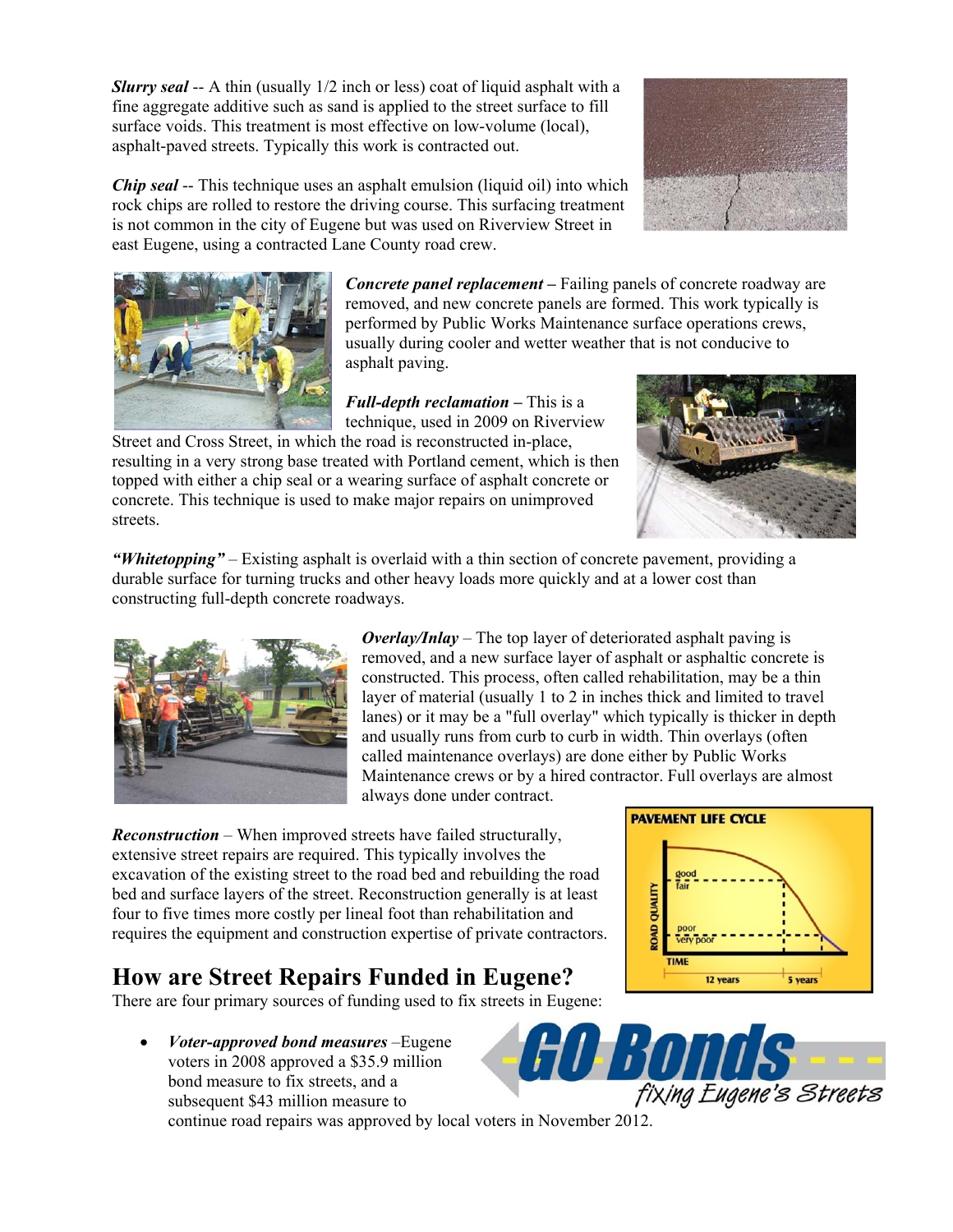- *State Highway Trust Fund* Eugene receives a share of Oregon's 30-cent-per-gallon state gas tax and weight mile tax receipts and state motor vehicle fees such as registration and licensing fees. Currently, Eugene receives about \$8.5 million a year from this source, and these funds are used exclusively for road fund operations and maintenance (O&M).
- *Local gas tax* Eugene has had a local motor vehicle fuel tax in place since 2003. The current tax of 5 cents per gallon raises about \$3 million per year. The funds are used primarily for capital repairs (long-term repairs typically done under contract).
- *Transportation system development charges* These are fees paid by new development for impacts on the local transportation system. A portion of transportation SDCs helps fund the pavement preservation program, and the rest of the transportation SDCs are used to fund projects that address the impacts caused by new development.

Additional sources of street repair revenue include the following:

- *Assessments to property owners* When unimproved streets are brought up to city standards, abutting property owners pay a one-time share of the costs. Examples of assessable street projects include Crest Drive, Maple Street and Elmira Road, and Chad Drive extension.
- **Special grants** These are funds primarily from federal sources and other government agencies. They typically are dedicated to specific projects; examples include the federal funding that is dedicated to building the new Delta Ponds Bridge and the federal and state funds used to preserve portions of the off-street bike and pedestrian paths.
- *City general fund revenues* General fund revenues come primarily from local property taxes. A very small amount of General Fund revenue is used to pay for operating and maintaining those portions of the transportation system (such as off-street bike paths) that are not eligible for road funds.



#### **CITY OF EUGENE TRANSPORTATION SYSTEM FUNDING**